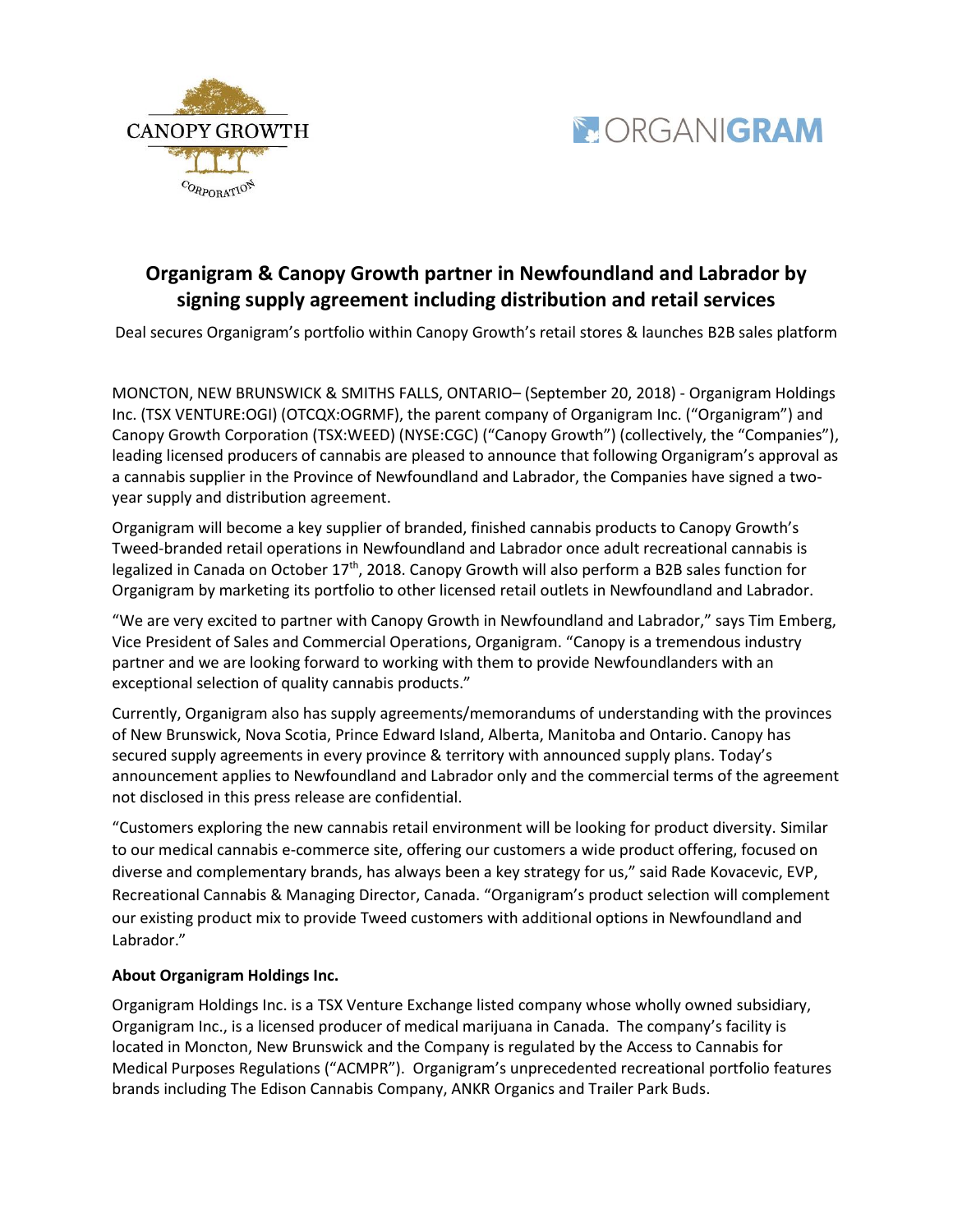



## **About Canopy Growth Corporation**

Canopy Growth is a world-leading diversified cannabis and hemp company, offering distinct brands and curated cannabis varieties in dried, oil and Softgel capsule forms. From product and process innovation to market execution, Canopy Growth is driven by a passion for leadership and a commitment to building a world-class cannabis company one product, site and country at a time.

The Company has operations in 11 countries across five continents. The Company is proudly dedicated to educating healthcare practitioners, conducting robust clinical research, and furthering the public's understanding of cannabis, and through its partly owned subsidiary, Canopy Health Innovations, has devoted millions of dollars toward cutting edge, commercializable research and IP development. Through partly owned subsidiary Canopy Rivers Corporation, the Company is providing resources and investment to new market entrants and building a portfolio of stable investments in the sector.

From our historic public listing on the Toronto Stock Exchange and New York Stock Exchange to our continued international expansion, pride in advancing shareholder value through leadership is engrained in all we do at Canopy Growth. Canopy Growth has established partnerships with leading sector names including cannabis icon Snoop Dogg, breeding legends DNA Genetics and Green House seeds, and Fortune 500 alcohol leader Constellation Brands, to name but a few. Canopy Growth operates ten licensed cannabis production sites with over 3.2 million square feet of production capacity, including over 500,000 square feet of GMP certified production space. For more information visit www.canopygrowth.com

-30-

For more information, please contact: Organigram: Ray Gracewood Chief Commercial Officer [Ray.gracewood@organigram.ca](mailto:Ray.gracewood@organigram.ca) (506) 645-1653

Dylan Rogers Investor Relations Analyst [drogers@organigram.ca](mailto:drogers@organigram.ca) (506) 232-0121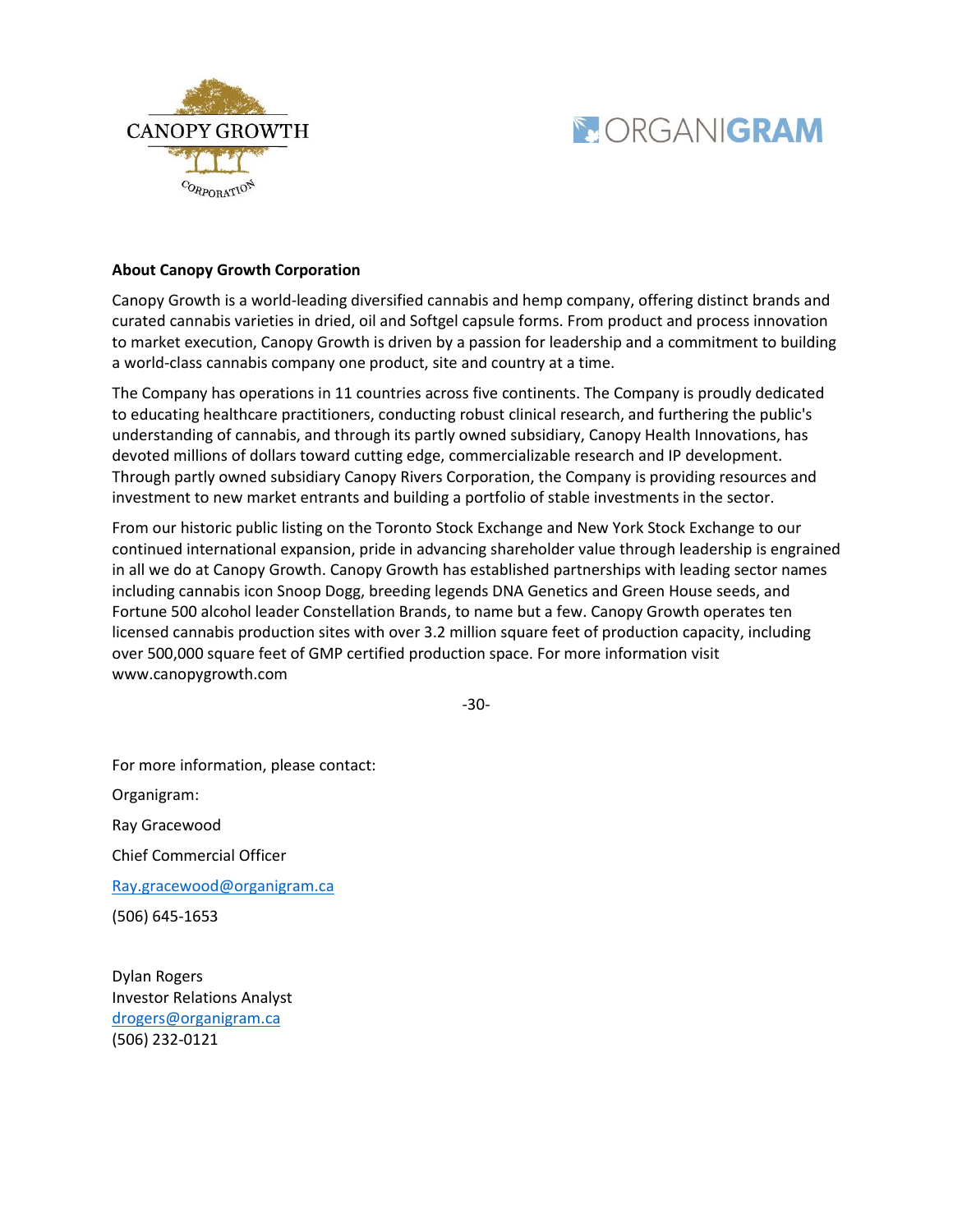



Canopy Growth:

Media Relations Caitlin O'Hara [Caitlin.ohara@canopygrowth.com](mailto:Caitlin.ohara@canopygrowth.com) 613-291-3239

Investor Relations Tyler Burns [Tyler.Burns@canopygrowth.com](mailto:Tyler.Burns@canopygrowth.com) 855-558-9333 ex 122

Director: Bruce Linton [tmx@canopygrowth.com](mailto:tmx@canopygrowth.com)

This news release contains "forward-looking statements" within the meaning of the United States Private Securities Litigation Reform Act of 1995 and "forward-looking information" within the meaning of applicable Canadian securities legislation. Often, but not always, forward-looking statements and information can be identified by the use of words such as "plans", "expects" or "does not expect", "is expected", "estimates", "intends", "anticipates" or "does not anticipate", or "believes", or variations of such words and phrases or state that certain actions, events or results "may", "could", "would", "might" or "will" be taken, occur or be achieved. Forward-looking statements or information involve known and unknown risks, uncertainties and other factors which may cause the actual results, performance or achievements of Canopy Growth or its subsidiaries to be materially different from any future results, performance or achievements expressed or implied by the forward-looking statements or information contained in this news release. Examples of such statements include statements with respect to Organigram supplying branded, finished cannabis products annually to Canopy Growth. Risks, uncertainties and other factors involved with forward-looking information could cause actual events, results, performance, prospects and opportunities to differ materially from those expressed or implied by such forwardlooking information, including the opening of stores; successful sales function, product availability; and such risks contained in the Company's annual information form dated June 28, 2017 and filed with Canadian securities regulators available on the Company's issuer profile on SEDAR at [www.sedar.com.](http://www.sedar.com/) Although the Company believes that the assumptions and factors used in preparing the forward-looking information or forward-looking statements in this news